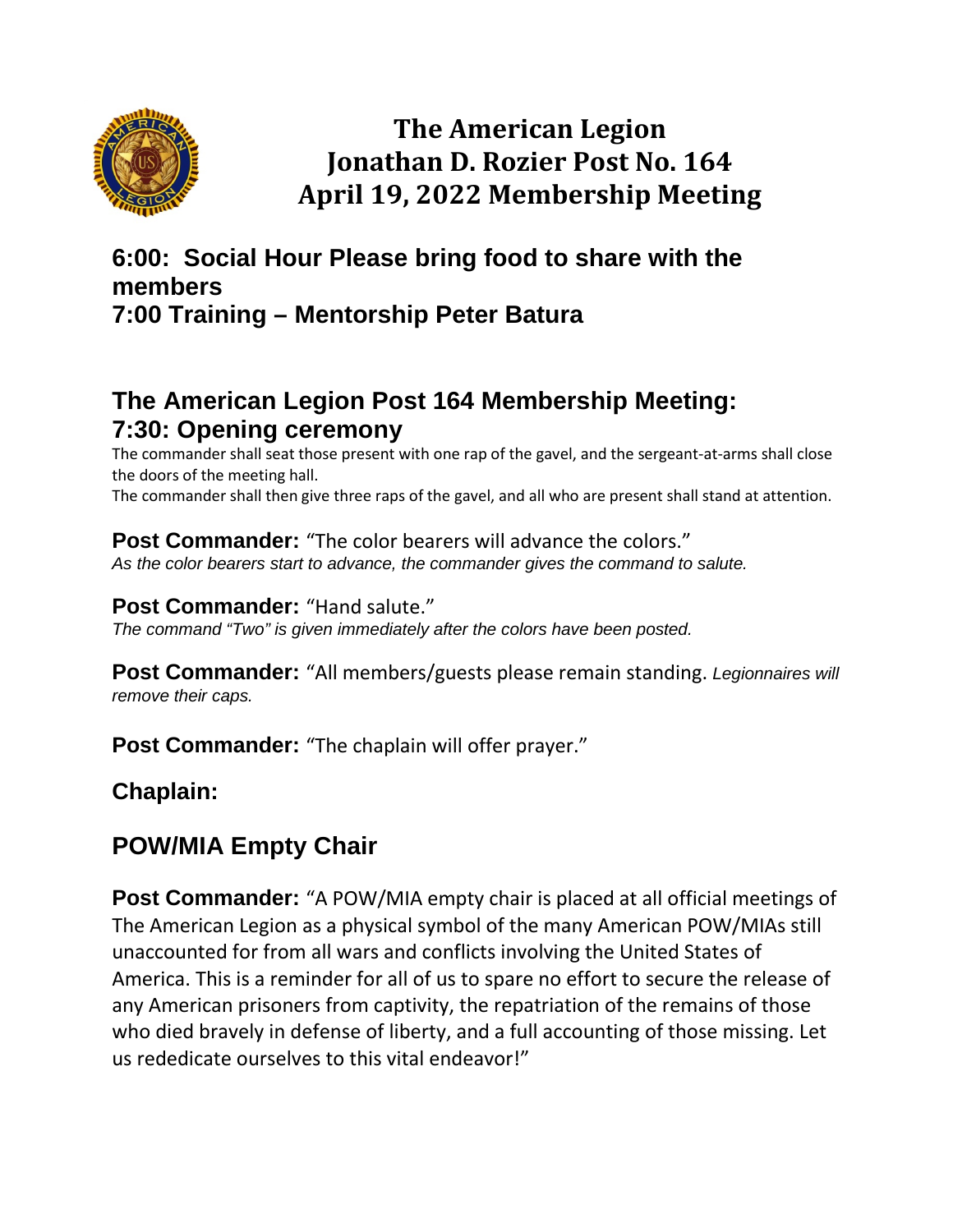**Post Commander**: "Sergeant-at-arms, Place the POW/MIA flag on the empty chair."

**Post Commander:** "Legionnaires will stand in silent tribute in memory of departed comrades" *60 seconds of silence.*

**Post Commander:** "Comrades, please join me in the Pledge of Allegiance" *The commander leads the assembly in the Pledge of Allegiance.* "I pledge allegiance to the Flag of the United States of America and to the Republic for which it stands, one Nation under God, indivisible, with liberty and justice for all."

**Post Commander:** "Everyone will re-cover. Please join me in the recitation of the preamble of the constitution of the American Legion."

"For God and Country, we associate ourselves together for the following purposes:

"To uphold and defend the Constitution of the United States of America;

"To maintain law and order;

"To foster and perpetuate a one hundred percent Americanism;

"To preserve the memories and incidents of our associations in All Wars;

"To inculcate a sense of individual obligation to the community, state and nation;

"To combat the autocracy of both the classes and the masses;

"To make right the master of might;

"To promote peace and good will on earth;

"To safeguard and transmit to posterity the principles of justice, freedom and Democracy;

"To consecrate and sanctify our comradeship by our devotion to mutual helpfulness." *The commander seats members with one rap of the gavel.*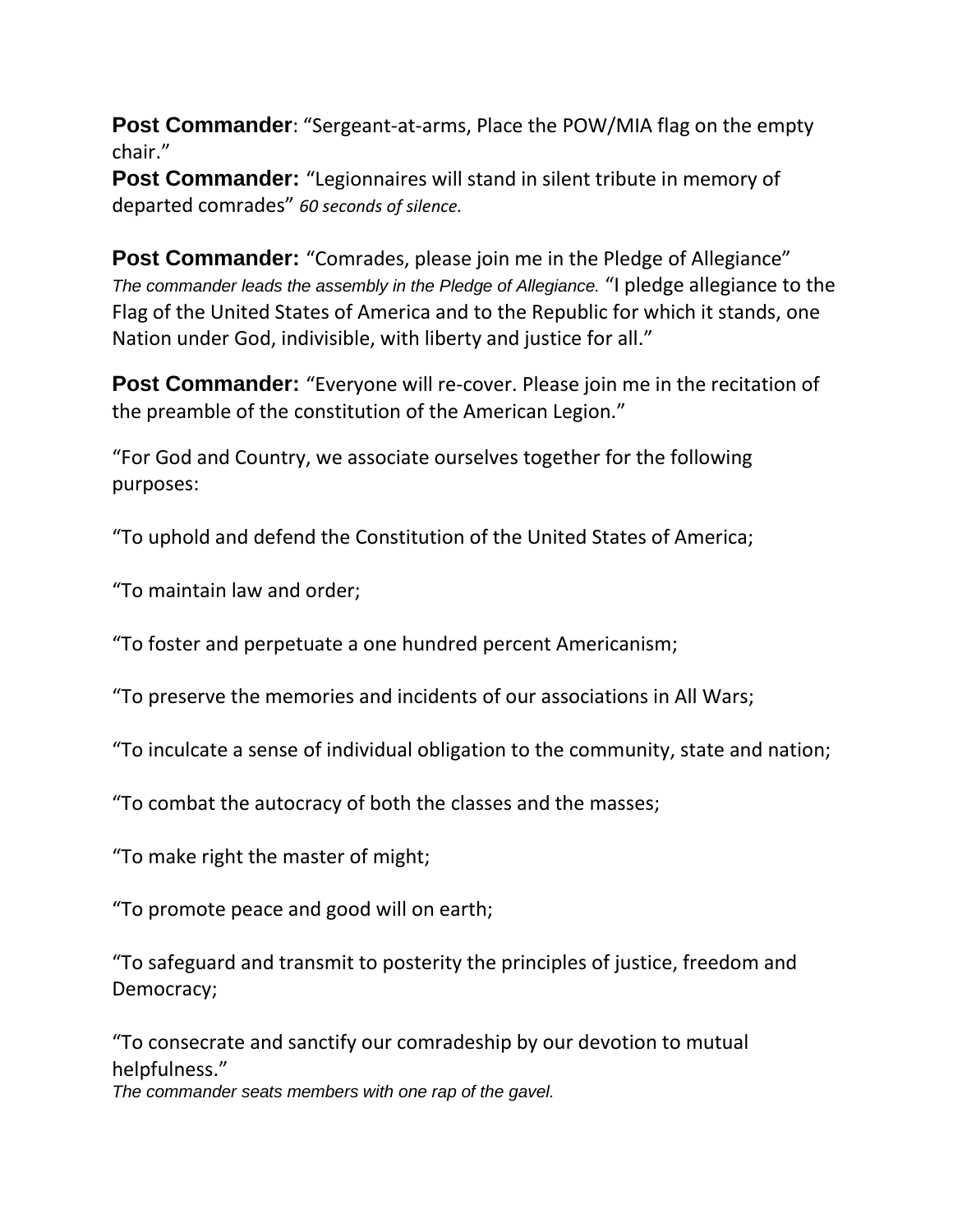**Post Commander:** "I now declare Jonathan D. Rozier Post No.164, Department Of Texas, regularly convened."

## Order of business

Officer Roll Call

- Post Commander
- $\bullet$  1<sup>st</sup> Vice Commander
- $\bullet$  2<sup>nd</sup> Vice Commander
- Adjutant
- Finance Officer
- Judge Advocate
- Chaplain
- Historian
- Sergeant-At-Arms
- Service Officer
- Public Relations

Review of minutes of previous meeting (Changes?) Review of minutes of Executive Committee (Executive committee action items covered in new business.)

Introduction of guests and prospective and new members

Awards

Reports (Written 3 minutes or less)

- 1. Finance
- 2. Sergeant-at-Arms
- 3. Sick call, relief and employment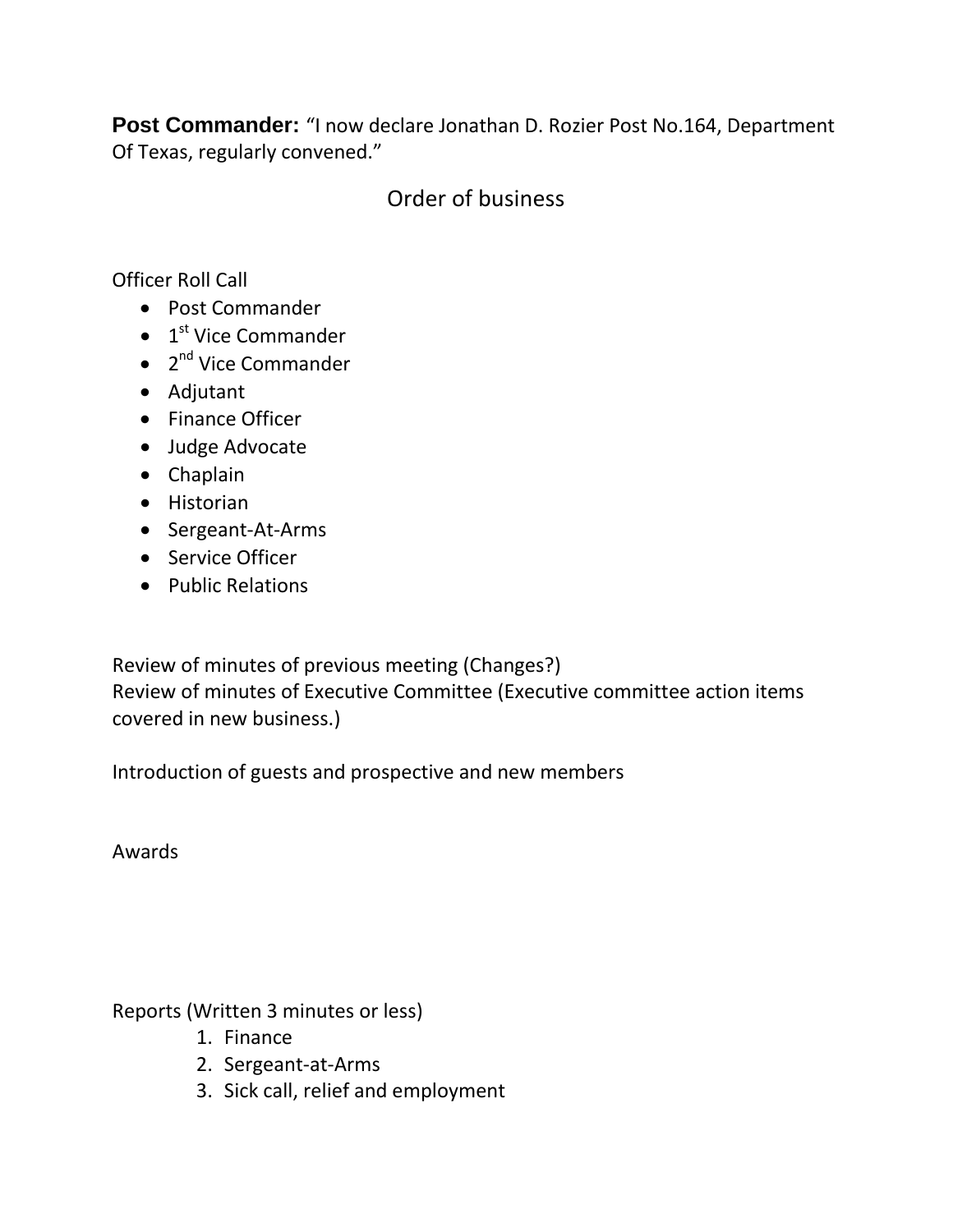- 4. Service Officer
- 5. 1<sup>st</sup> Vice-Commander
- 6. Membership
- 7. 2<sup>nd</sup> Vice Commander
- 8. Judge Advocate
- 9. Boys State
- 10.Honor Guard
- 11.Board of Trustees
- 12. Public Relations

Initiation of candidates

Unfinished Business

1. Unfinished business

New business, correspondence and announcements

- 1. Veterans Breakfast May 7th
- 2. Next Post Executive Committee Meeting May 3rd
- 3. Next Post Membership Meeting May 17th Officer Installation Family members are invited to attend.
- 4. Bingo License for Post Meeting
- 5. Membership Committee needs more help!!
- 6. April 21<sup>st</sup> Business After Hours First Community Credit Union 23120 Cinco Ranch Blvd
- 7. April 23<sup>rd</sup> Katy Safety Fest Katy Mills Mall Parking Lot
- 8. April 29<sup>th</sup> Health and Wellness Fair VFW Post 9182  $10 2$
- 9. April 30 May 1 2nd Division Convention
- 10. May 7<sup>th</sup> Boy's State Orientation Post 164 2:00 pm
- 11. May 14<sup>th</sup> Boy's State Orientation Post 521 10:00 am

12. May 14<sup>th</sup> Honor Flight return to Houston Hobby Airport. Depart Katy About 5:00 pm